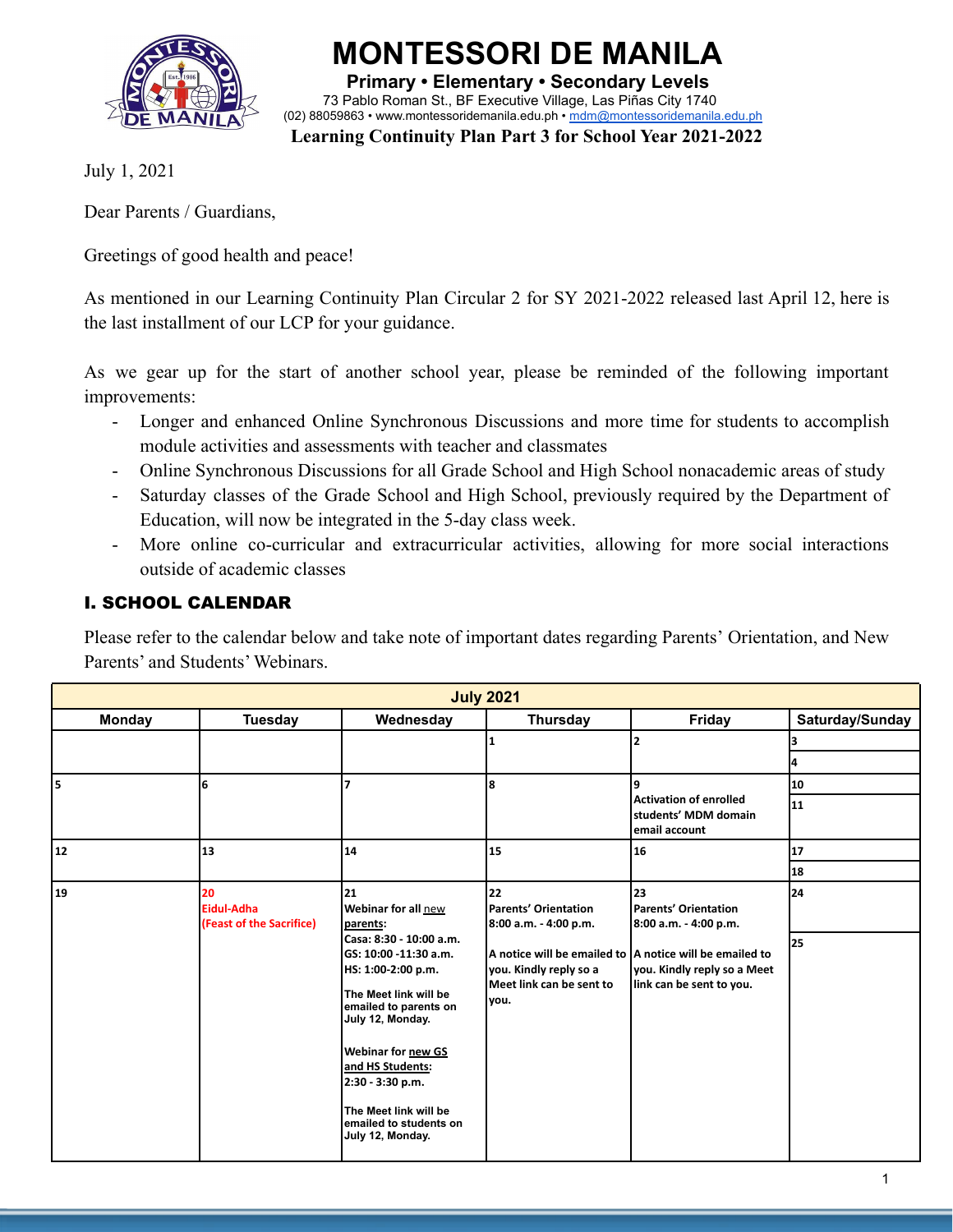| l 26                              | 27                               | 28                              | 29                              | 130                              | 131 |
|-----------------------------------|----------------------------------|---------------------------------|---------------------------------|----------------------------------|-----|
| l Casa: Week 1 - Start of         |                                  |                                 |                                 | <b>End of School Orientation</b> |     |
| l Shortened Period.               |                                  |                                 |                                 |                                  |     |
| <b>Schedule will be discussed</b> |                                  |                                 |                                 |                                  |     |
| during the Parents'               |                                  |                                 |                                 |                                  |     |
| Orientation.                      |                                  |                                 |                                 |                                  |     |
|                                   |                                  |                                 |                                 |                                  |     |
| <b>IGS to HS: Start of School</b> | <b>IGS to HS: School</b>         | lGS to HS: School               | lGS to HS: School               | lGS to HS: School Orientation    |     |
| l Orientation for Students        | <b>IOrientation for Students</b> | Orientation for Students        | <b>Orientation for Students</b> | l for Students                   |     |
| 8:30 - 10:00 a.m.<br>lGS          | lGS<br>$8:30 - 10:00$ a.m.       | 8:30 - 10:00 a.m.<br>l GS       | $8:30$ a.m. $-10:00$<br>GS      | 8:30 a.m. - 10:00 a.m.<br>l GS   |     |
| IJHS 8:30 - 10:00 a.m.            | IJHS 8:30 - 10:00 a.m.           | 8:30 a.m. - 10:00<br><b>JHS</b> | la.m.                           | IJHS 8:30 a.m. 10:00 a.m.        |     |
| ISHS 10:15 - 11:45 a.m.           | ISHS 10:15 - 11:45 a.m.          | la.m.                           | 8:30 a.m. - 10:00<br><b>JHS</b> | ISHS 10:15 a.m. - 11:45 a.m.     |     |
|                                   |                                  | SHS 10:15 a.m. - 11:45          | a.m.                            |                                  |     |
|                                   |                                  | a.m.                            | SHS 10:15 a.m. 11:45            | Uploading of Week 1 module       |     |
|                                   |                                  |                                 | la.m.                           | in the Virtual Classroom, and    |     |
|                                   |                                  |                                 |                                 | every week thereafter            |     |

| <b>August 2021</b>                                                                                                     |                                        |                                          |                 |        |                                                                                      |
|------------------------------------------------------------------------------------------------------------------------|----------------------------------------|------------------------------------------|-----------------|--------|--------------------------------------------------------------------------------------|
| <b>Monday</b>                                                                                                          | <b>Tuesday</b>                         | Wednesday                                | <b>Thursday</b> | Friday | Saturday/Sunday                                                                      |
|                                                                                                                        |                                        |                                          |                 |        | $\mathbf{1}$                                                                         |
| 12<br>Casa: Week 2 - Shortened<br>Period<br>GS to HS : Week 1<br>: Start of Regular                                    | 3                                      | 4                                        | 5               | 6      | <b>Deadline of Submission</b><br>of Week 1 module, and<br>every week thereafter<br>8 |
| <b>Online Classes</b><br>(Please see Schedule<br>of Online Synchronous<br>Discussion in the<br>Homeroom<br>classroom.) |                                        |                                          |                 |        |                                                                                      |
| 9<br>Casa: Week 3 - Shortened                                                                                          | 10                                     | 11                                       | 12              | 13     | 14                                                                                   |
| Period<br>GS to HS: Week 2                                                                                             |                                        |                                          |                 |        | 15                                                                                   |
| 16<br>Casa: Week 4 - Shortened<br>Period<br>GS to HS: Week 3                                                           | 17                                     | 18<br>Casa: Start of Regular<br>Schedule | 19              | 20     | 21<br><b>Ninoy Aquino Day</b><br>22                                                  |
| 23                                                                                                                     | 24                                     | 25                                       | 26              | 27     | 28                                                                                   |
| Casa: Week 5<br>GS to HS: Week 4                                                                                       |                                        |                                          |                 |        | 29                                                                                   |
| 30<br><b>National Heroes Day</b>                                                                                       | 31<br>Casa: Week 6<br>GS to HS: Week 5 |                                          |                 |        |                                                                                      |

A complete First Term School Calendar will be released later on. The calendar for the remaining school months shall be issued in due time.

**High School Students are advised to download the Google Chat App; this will be the main forum where teachers' reminders will be posted.**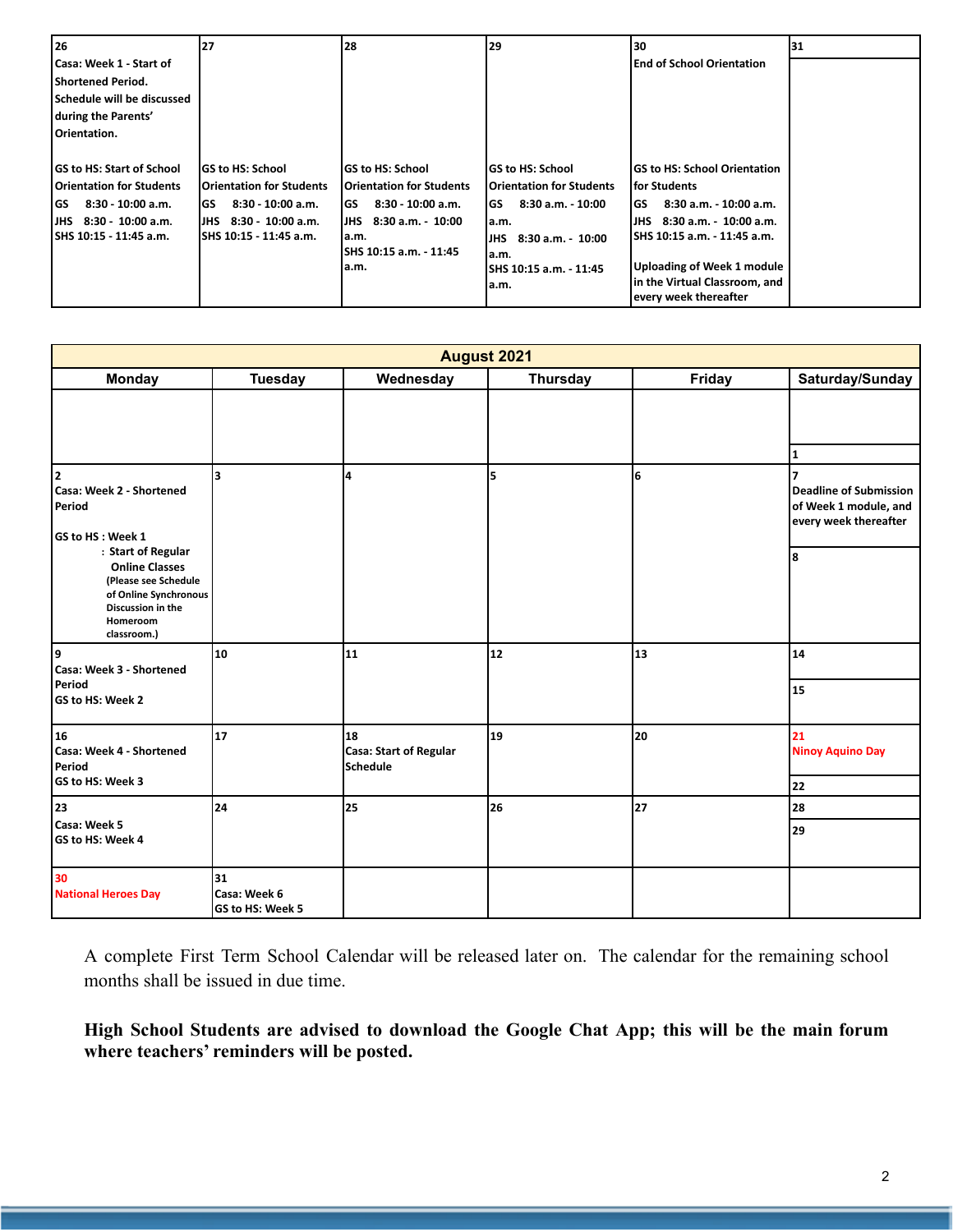# II. EVALUATION SYSTEM

### **CASA**

Qualitative assessment is done by observation of activities and tasks pupils are engaged in during OSD with the teacher, and by sending videos or photos of themselves working on materials and tasks, Activity Pad, and worksheets.

There shall be three (3) evaluation periods (3 terms). Pupils will be assessed based on mastery of the materials and activities presented, and observed work habits. Their progress will be marked accordingly in the report card, using a qualitative system throughout the 3 terms.

Learning Areas, Work Habits, and Social Behavior:

| Code       | <b>Evaluation</b>                                     |
|------------|-------------------------------------------------------|
| <b>SP</b>  | Superior progress                                     |
| AP.        | Average progress                                      |
| MP         | Minimum progress                                      |
| ΝI         | Needs improvement                                     |
| <b>NPG</b> | Needs parental guidance                               |
| NP.        | Not pertinent to the child's interest during the term |
| NR.        | Not ready for activity                                |
| <b>MSP</b> | Material still to be presented                        |
| Р          | Material presented                                    |

## **ELEMENTARY LEVEL**

|                                                        | <b>Components</b>                                                                   | <b>Components' Weight</b> |
|--------------------------------------------------------|-------------------------------------------------------------------------------------|---------------------------|
| Level I (Grades 1-3)<br>Academic Areas                 | 1. Assessment<br>a. Written Tasks<br>b. Performance Tasks                           | 90%                       |
|                                                        | 2. Class Participation                                                              | 10%                       |
| Level II (Grades 4-6)<br>Academic Areas                | 1. Assessment<br>a. Written Tasks<br>b. Performance Tasks<br>2. Class Participation | 80%<br>10%                |
|                                                        | 3. Mastery Check-Up                                                                 | 10%                       |
| Level I & II<br>(Grades $1 - 6$ )<br>Nonacademic Areas | 1. Assessment<br>a. Written Tasks<br>b. Performance Tasks                           | 100%                      |

### **SECONDARY LEVEL**

|                   | <b>Components</b>                                                                                                | <b>Components' Weight</b> |
|-------------------|------------------------------------------------------------------------------------------------------------------|---------------------------|
| Academic Areas    | 1. Assessment<br>a. Written Tasks<br>b. Performance Tasks<br>(including Oral Recitations)<br>2. Mastery Check-Up | 85%<br>15%                |
| Nonacademic Areas | 1. Assessment<br>a. Written Tasks<br>b. Performance Tasks                                                        | 100%                      |

More details about the evaluation system are found in the School Policies School Year 2021 - 2022 that will be emailed to you soon.